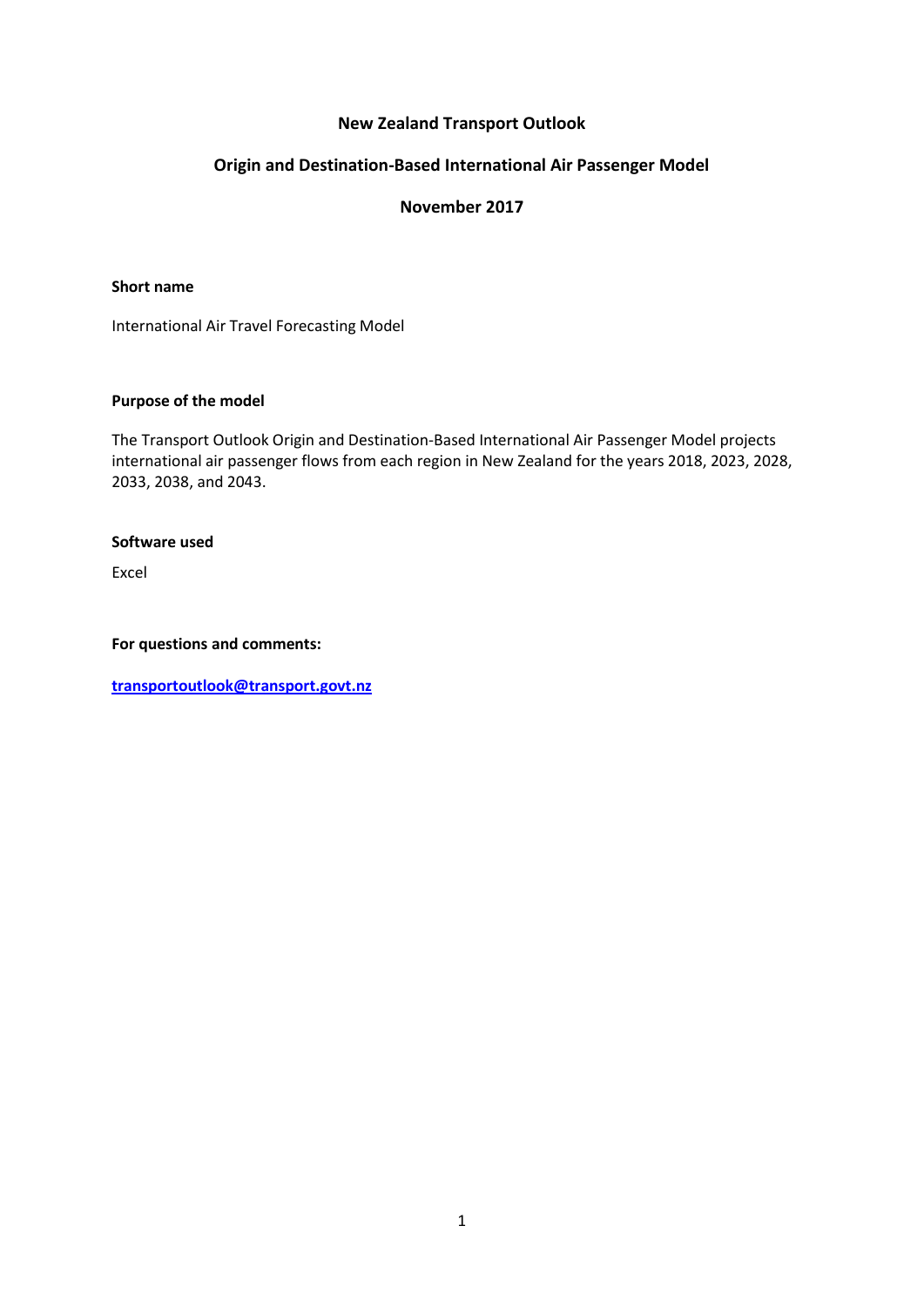### **Transport Outlook Origin and Destination-Based International Air Passenger Model**

### **1. At a high level, what does this model do?**

The Transport Outlook Origin and Destination-Based International Air Passenger Model projects international air passenger flows from each of the regions in New Zealand for the years 2018, 2023, 2028, 2033, 2038, and 2043. However, New Zealand residents leaving for permanent/long-term migration are not included due to unavailable data. The projections are based on certain assumptions, including New Zealand population by region, GDP, and overseas visitor arrivals. There are 15 regions in the model, with Tasman and Nelson treated as a single region. The Bay of Plenty region has been split into Tauranga and Rotorua, and the Otago region into Queenstown and Dunedin, given the distinctive market characteristics of Rotorua and Queenstown as tourism centres.

The Sabre database (Sabre AirVision Market Intelligence) has been used as the source of the air passenger flow data for New Zealand from each of the regions. The air passenger data used in this model is based on the true origins and destinations of air travel, which are different from leg-based<sup>1</sup> (airport departure) data. For example, when a person takes a flight in Kerikeri, then transfers to another flight in Auckland, and finally arrives in Sydney, this is only one air passenger journey based on the true origin and destination (Kerikeri to Sydney), but two airport departures (one domestic departure in Kerikeri and one international departure in Auckland).

### **2. Where do I find the model results?**

This is an Excel spreadsheet model, with all scenarios being modelled in a single workbook. Summary results for all regions can be found in the sheet named "Projection Summary". Total international air passengers from individual regions for specific years are given in columns B to S from row 4 to row 54. The corresponding compound annual growth rates are given in columns B to S from row 60 to row 107. Column T in this sheet is for national total (All regions). These results come from the model calculations in the worksheet called "Working".

International air passengers include New Zealand residents and overseas visitors leaving New Zealand. The model projects them separately, with the modelling results shown in the "Working" sheet. International departures by New Zealand residents are given in columns B to T from row 94 to row 146 (these are adjusted projections – see section 4 for more details). International departures by overseas visitors are given in columns V to AN from row 33 to row 89.

### **3. What are the inputs to this model and where do they come from?**

A key input to this model is projections of international departures by New Zealand residents at a national level. The Ministry of Transport has had a model to produce these projections for some years. However, that model only had a projection time horizon to the year 2030. Therefore, for the Transport Outlook project, we have extended it to 2043 and produced projections of international

**<sup>.</sup>**  $<sup>1</sup>$  A leg is defined as a non-stop flight.</sup>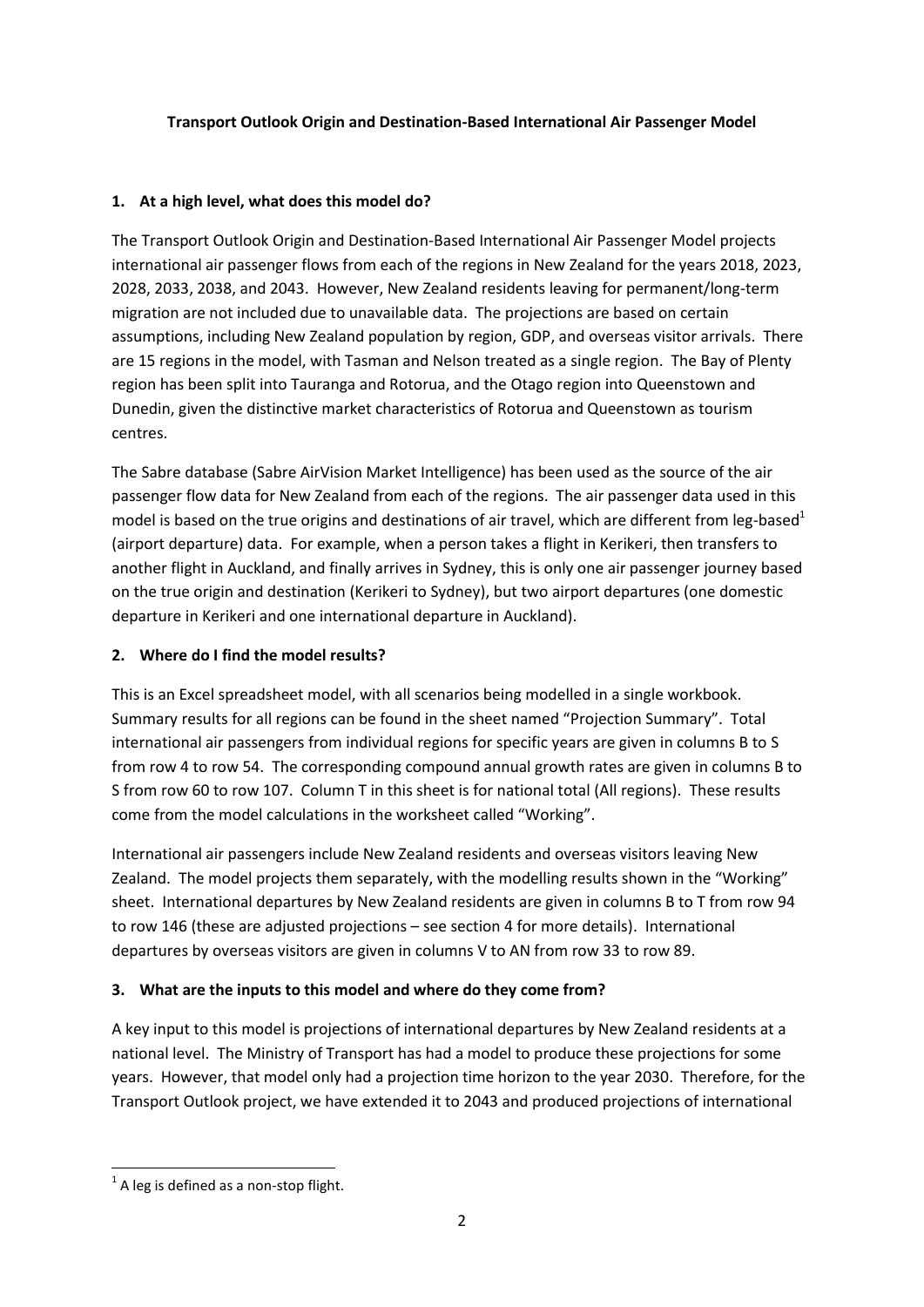departures by New Zealand residents at the national level in the following two Excel spreadsheet files, available at **www.transport.govt.nz/transport outlook**:

- **Air pax departures forecast model\_Extended projection for Transport Outlook-Basecase+ScenarioA&B** – this file is for the Base Case, Staying Close to the Action, and Metro-Connected scenarios.
- **Air pax departures forecast model\_Extended projection for Transport Outlook-ScenarioC&D** – this file is for Golden Triangle and @Home in Town and Country scenarios.

Column M in the "Projection Summary" worksheet of the above two files shows projected total international departures at the national level by New Zealand residents. Projections of real GDP, population, exchange rate, and CPI for international air travel are needed to generate these passenger projections. The appendix to this document has more information about how to produce the extended projections.

The above projection results for international departures by New Zealand residents need to be linked to the "Input" sheet of this International Air Travel Forecasting Model (columns C to G from row 9 to row 14).

Another key input to this model is projections of international departures by overseas visitors at a national level. The Ministry of Business, Innovation and Employment (MBIE) has a tourism forecasting programme [\(www.mbie.govt.nz/info-services/sectors-industries/tourism/tourism](http://www.mbie.govt.nz/info-services/sectors-industries/tourism/tourism-research-data/international-tourism-forecasts)[research-data/international-tourism-forecasts\)](http://www.mbie.govt.nz/info-services/sectors-industries/tourism/tourism-research-data/international-tourism-forecasts) which provides these projections. The latest forecasts at the time of model development were for the 2017 - 2023 period. We have extended MBIE's forecasts to 2043 by making reasonable assumptions for the different scenarios. These projections are shown in the "Tourism" sheet of the separately documented 'Population and GDP' file for each scenario to be modelled.

MBIE's forecasts and the extended forecasts are shown in the "Pax data" sheet of this model (columns B to P from row 36 to row 62) and linked to the "Input" worksheet (columns J to O from row 9 to row 14).

A final key input to this model is population projections for each region and, for the two regions that have been split, for the assumed catchment areas of their four airports (Tauranga, Rotorua, Queenstown, and Dunedin). These are shown for the different scenarios in the "Popu\_Region" worksheet of this model (columns C to T).

Regional population projections typically come from the "Population" sheet of the separately documented 'Population and GDP' file for each scenario to be modelled. In general, Stats NZ's population projections are used. Population projections for the catchment areas of the Tauranga, Rotorua, Queenstown, and Dunedin airports are calculated directly from Stats NZ projections of territorial authority populations in the "Popu\_District\_Projection" sheet.

### **4. How does this model derive its results?**

The Sabre database contains historical data on total international departures from each region based on the true origin of each passenger,  $D<sub>r</sub>$ , where r represents a region.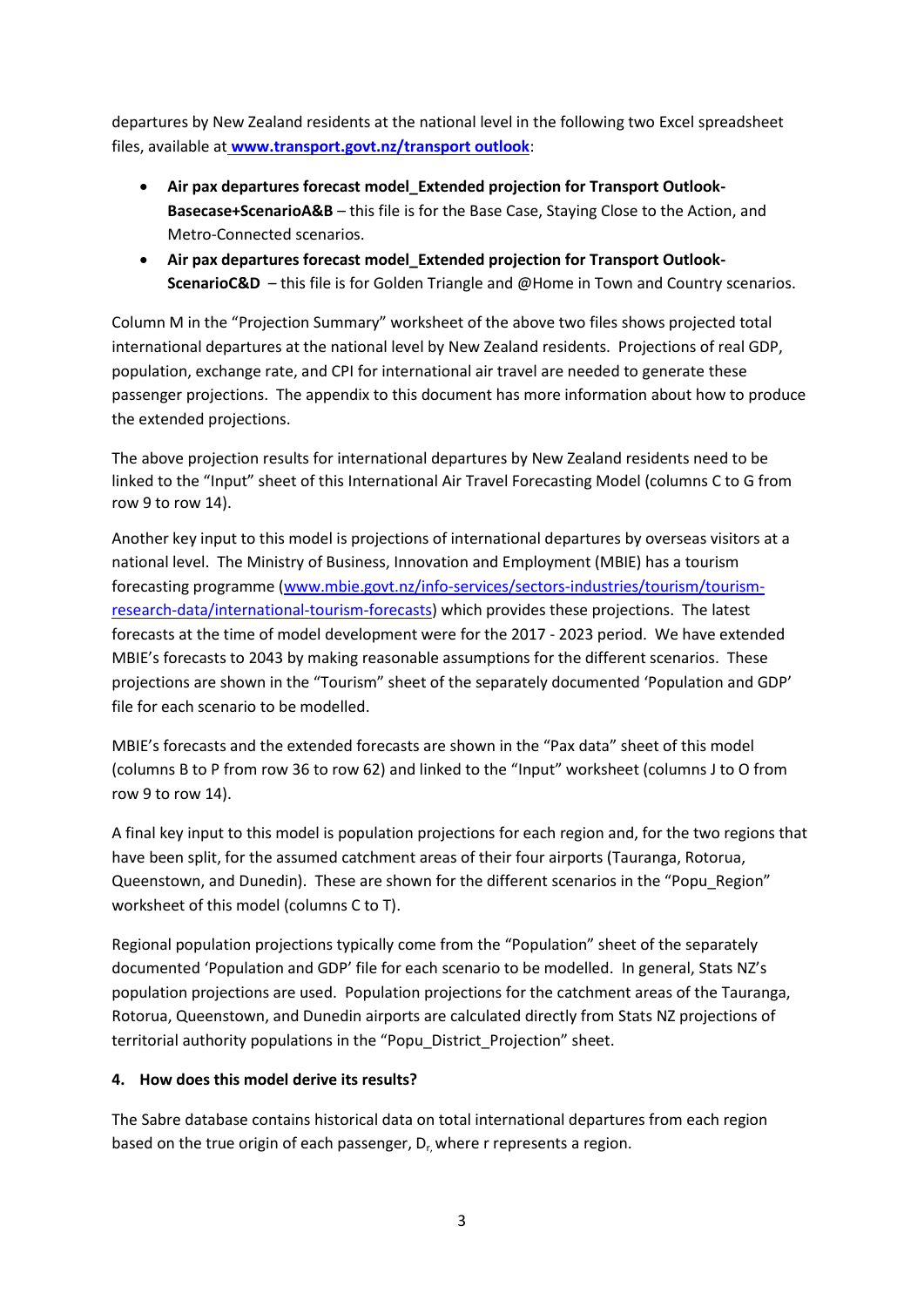The Stats NZ international travel and migration database gives historic data on the number of international departures by New Zealand residents (Dnz) and international departures by overseas visitors (Dov) at the national level. The fraction of New Zealand resident departures in total international departures for a specific year can then be worked out as:

$$
Fnz = D_{nz} / (D_{nz} + D_{ov})
$$

Applying this fraction to each region, the number of international departures by New Zealand residents (**Dr,nz**) and by overseas visitors (**Dr,ov**) from each region can be estimated as:

$$
\mathbf{D}_{r,nz} = \mathbf{D}_r \cdot \mathbf{F}_{nz} \text{ and } \mathbf{D}_{r,ov} = \mathbf{D}_r - \mathbf{D}_{r,nz}
$$

However, we believe that the situation at Queenstown airport is significantly different from others, with the vast majority of its international departures being overseas visitors. Therefore, we work out the proportion of New Zealand resident departures separately for Queenstown airport. The modelling process can be found in the "Pax\_data" worksheet (columns U to Y from row 2 to row 24).

We assume that the growth rate in international departures by New Zealand residents per capita (D\_CAPITAnz) is the same in all regions. Therefore, the international departures by New Zealand residents from each region in a future year (Dr, NZ  $_{\text{future year}}$ ) can be estimated as:

# **Dr,NZ, future year = D\_CAPITAr,nz, base year \* (D\_CAPITAnz, future year / D\_CAPITAnz, base year )**

# **\* POPULATIONr**, **future year**

In the last six years for which data is available (2010 - 2015), the growth rate in international departures by New Zealand residents per capita is actually not the same in all regions. However, we cannot see a clear trend for many regions. Even for those regions with a seemingly apparent trend, it is not possible to say, based on current data/evidence, what the growth rate will be in the future. For example, the declining trend seen for Rotorua and Waikato is likely caused by the gradual phase out of international air services at the Rotorua and Hamilton airports. This trend may not continue into the future. An exception is Queenstown, where we can see a strong growth in New Zealand resident departures per capita in recent years. Moreover, quite a number of New Zealand residents who do not normally live in the region may have departed from the Queenstown airport. Therefore, its growth rate in departures by New Zealand residents is likely to be higher than the national average and we have, accordingly, made a small adjustment for Queenstown airport.

Finally, we adjust the projections of international departures by New Zealand residents for individual regions/airports so that the national total for a scenario will be the same as the assumed national departures by New Zealand residents from the Ministry's national-level models, discussed in Section 3.

To project international departures by overseas visitors, we have assumed that all of the short-term overseas visitors will leave New Zealand shortly after their arrival; therefore, the growth rate of international departures by overseas visitors for a year will be the same as that for their arrivals. This growth rate will be applied equally to each region. International departures by overseas visitors from each region can, therefore, be estimated as:

$$
D_{r, ov, future year} = D_{r, ov, base year} * (D_{ov, future year} / D_{ov, base year})
$$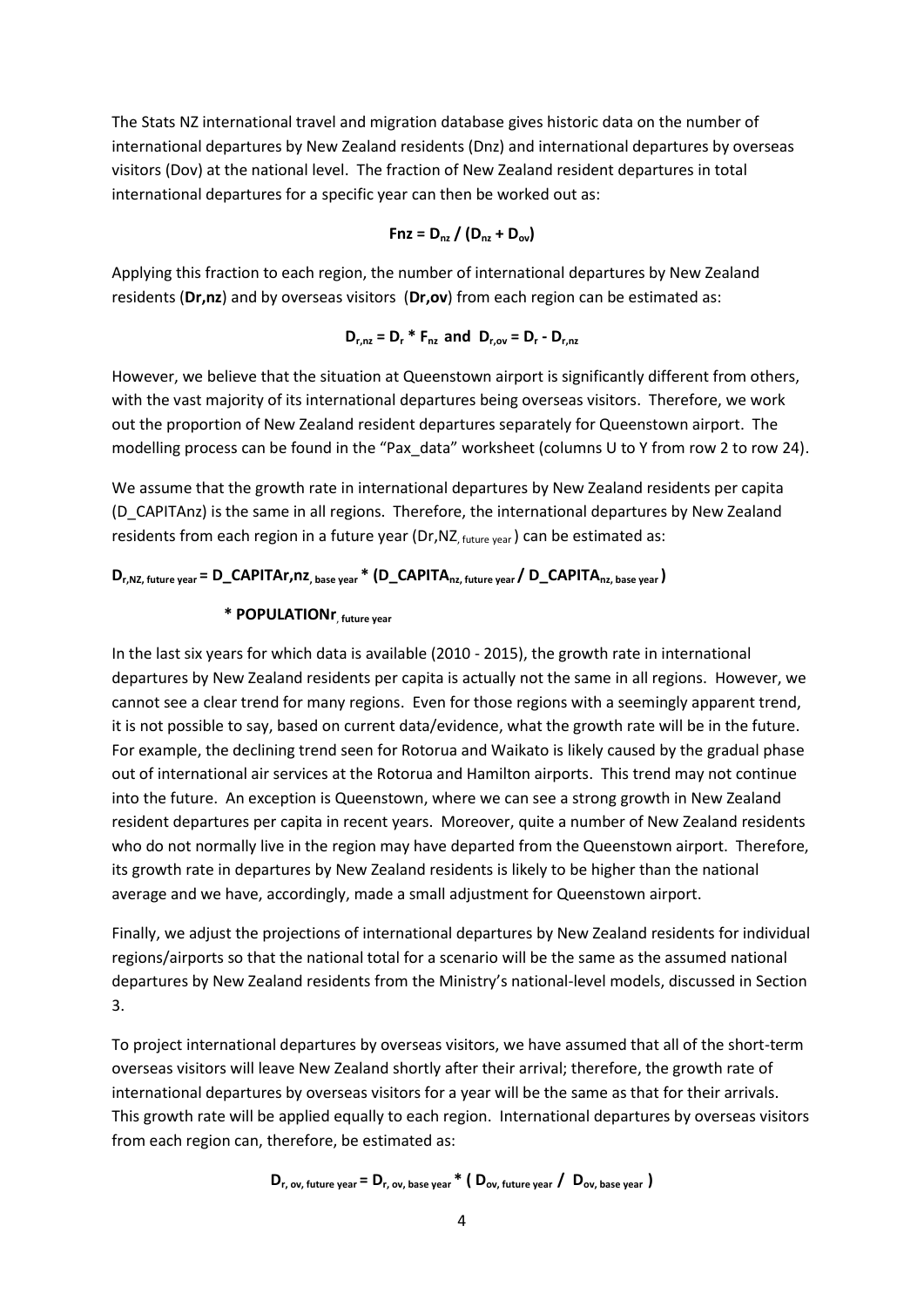The proportion of overseas visitors departing from each region/airport in total international departures by overseas visitors varied over time for some regions/airports. The typical examples are an increasing trend for Queenstown airport and a declining trend for Canterbury (partly due to the Christchurch earthquake) and Dunedin airport. Therefore, we have made small adjustments for this. Although a declining trend can be clearly seen for Waikato and Rotorua, their proportion was already very low. We would expect any further reduction in their proportion to be fairly limited in the future.

The number of international departures by overseas visitors from New Zealand based on their true origins and destinations from the Sabre database is significantly lower than the leg-based international departures recorded by Stats NZ. This is due to the different definition for the two types of data sets. For example, an overseas visitor may start his/her journey in Suva, have a short visit to Auckland (less than 24 hours), and then go to Sydney. He/she will be counted in the Stats NZ international departures (as he/she goes through immigration/customs control at Auckland airport), but will be excluded from the origin and destination-based international departures as he/she is considered a transit passenger who does not start his/her journey in New Zealand.